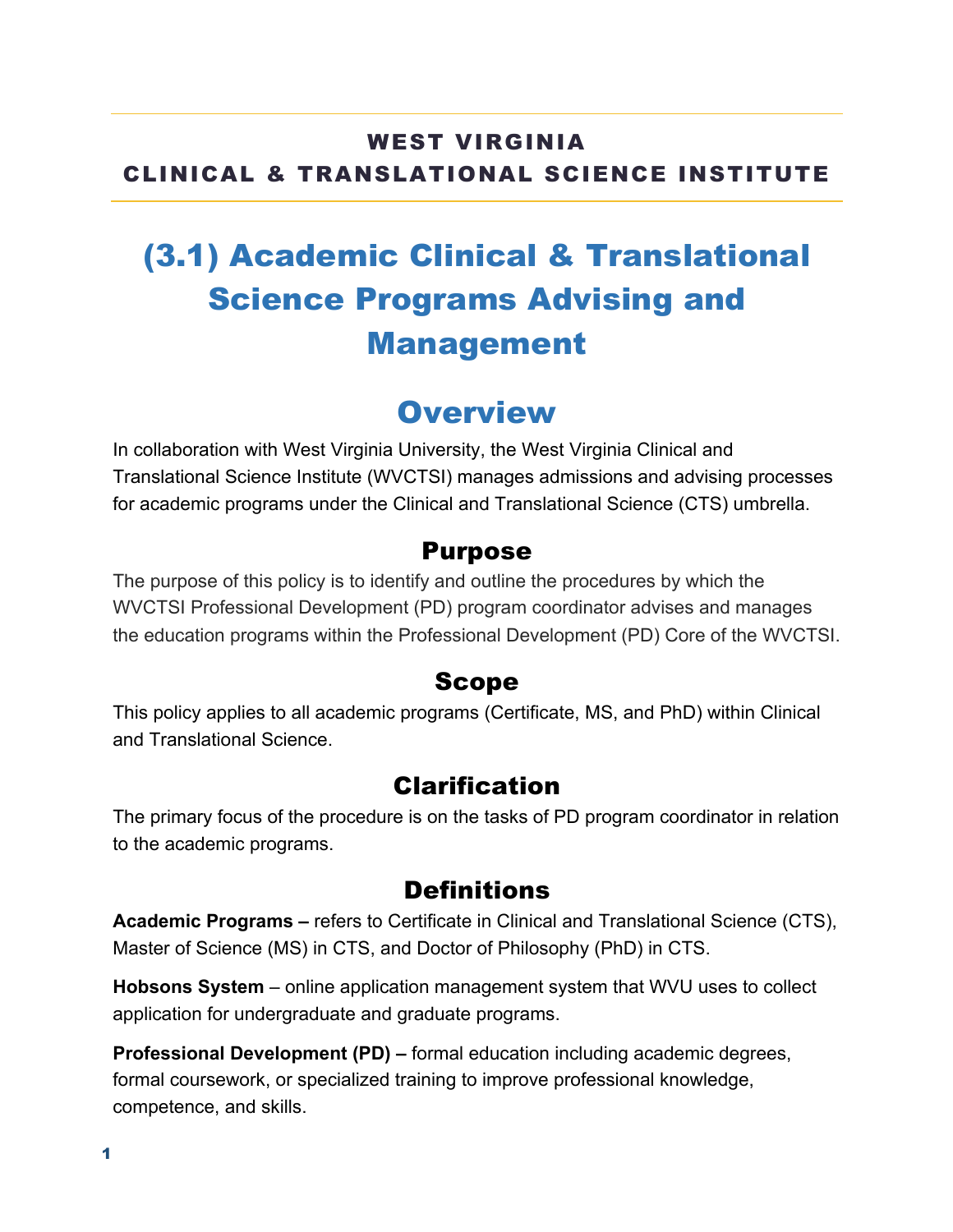# **Policy**

The PD program coordinator manages three education programs: 1) Certificate in CTS, 2) MS in CTS, and 3) PhD in CTS, with each program having its own procedures to follow.

## Procedures

#### Processing Applications for Admissions

- 1. The professional development coordinator should, on a weekly basis, retrieve the completed applications for admission from the Hobsons system. To request access to the Hobsons System, the PD coordinator should contact the WVU Health Sciences Office of Research and Graduate Education to get permissions and access to the application portal system (Hobsons).
- 2. The PD Coordinator will check to see if all required documents for application are submitted (completed application, personal statement, CV, three letters of recommendation, GRE scores, and academic transcripts). Any time an application is downloaded, printed or shared via email it is the responsibility of the coordinator to redact the student's social security number and birthdate (at the top of each page). If any of the application components are missing, the PD coordinator will communicate with the applicant via email, requesting the missing materials.
- 3. Create application cover sheet from WVCTSI created template and add to the packet. Cover sheet template is located on WVCTSI public drive. The application package must include: 1) cover sheet, 2) full application, and 3) applicant decision form (will be provided from WVU HSC Research and Graduate Education office).
- 4. Print and scan (or save as a .PDF) the applicant's standardized test scores from WVU Banner system. Access to the WVU Banner system will be granted from the WVU Registrar's office. Training and permissions must be completed prior to getting access, and the WVU HSC Research and Graduate Education office can provide details.
- 5. Once application packet is complete, shared with the WVCTSI Admissions Committee via the Educational Programs folder located on the SOLE site The PD coordinator will notify the admissions committee chair via email, that documents are ready for review. The committee is comprised of PD core director and PD co-director, and other faculty members involved with the CTS programs.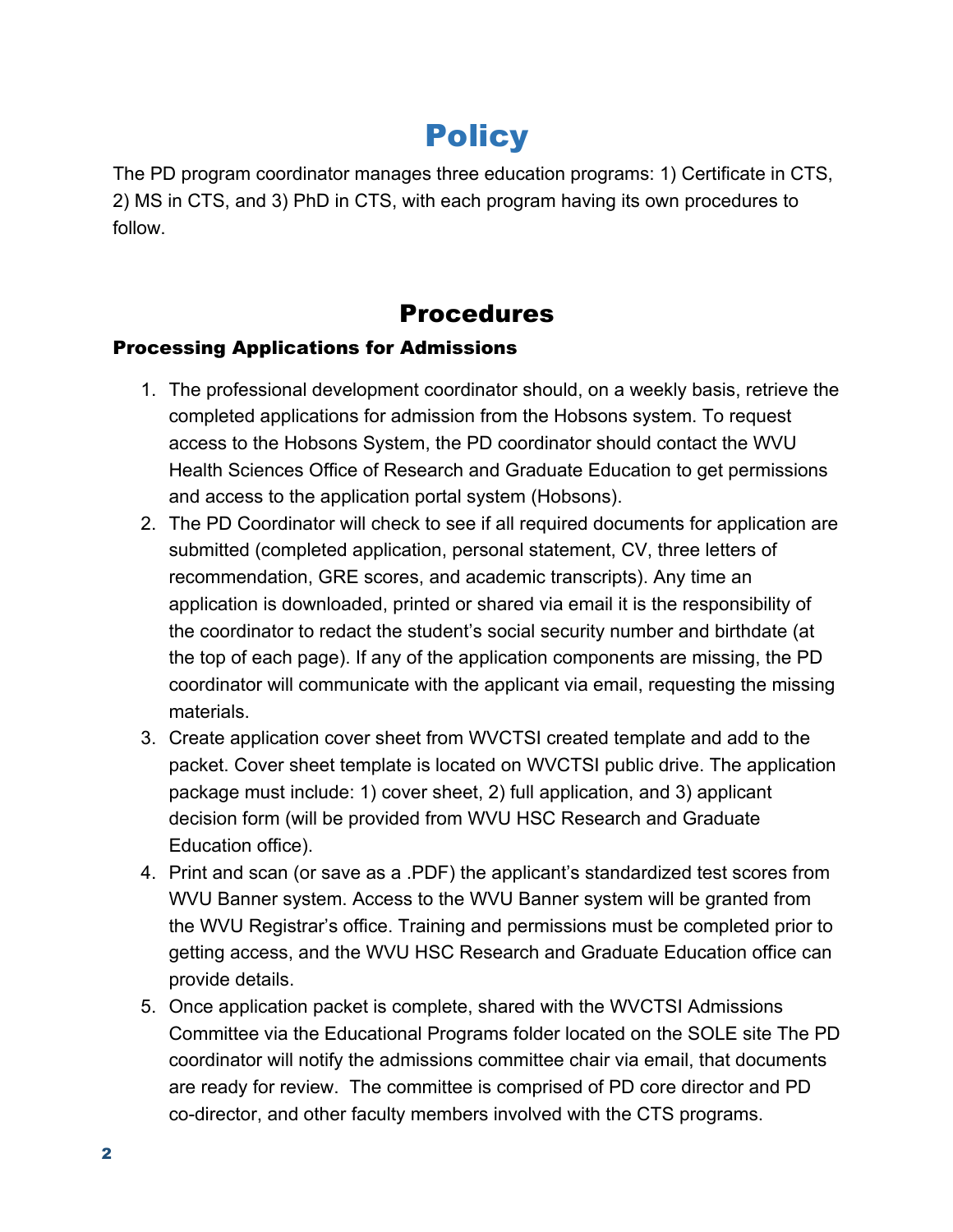- 6. Schedule an application review meeting with the admissions committee (Certificate/MS and PhD committees are composed of different members)
	- a. For PhD applications, the committee decides which applicants to interview.
	- b. The PD program coordinator schedules interviews (in person or webcast) between applicant and admissions committee.
- 7. Once applications are reviewed by the committee, the PD program coordinator completes the decision form and submits it to the WVU Health Sciences Office of Research and Graduate Education.
- 8. The PD Coordinator, in cooperation with the CTS Academic Leaders, will draft acceptance letters.
	- a. The PhD letters must include information regarding stipend, and expectations of the program. Guidance on letter requirements will come from the WVU HSC Office of Graduate Education, and must be signed by the senior associate vice president for research and graduate education, the assistant vice president for graduate education, and the CTS PhD director.
	- b. The MS letters must be signed by the PD core director as leader of the MS program.

#### **Advising and Management of Certificate/MS Students**

- 9. If an applicant is accepted to the Certificate or MS program, the PD program coordinator contacts the student to arrange the first advising appointment to discuss curriculum and plan of study.
- 10.Each semester, the student meets with the PD program coordinator to schedule courses and select courses that are part of their Plans of Study.
- 11.PD program coordinator emails the accepted students program handbook link to be referenced by students through the duration of the program. The handbook serves as a resource to develop plan of study, review program objectives, and details required of students to graduate.
- 12.Once course schedule is decided, the PD program coordinator requests or places all course permissions or overrides if necessary.
- 13.The PD program coordinator communicates to the student all deadlines and information regarding tuition waivers, student insurance, state residency status, and any other necessary information. Communications will be sent via email in advance of WVU official deadlines. Students can also find pertinent information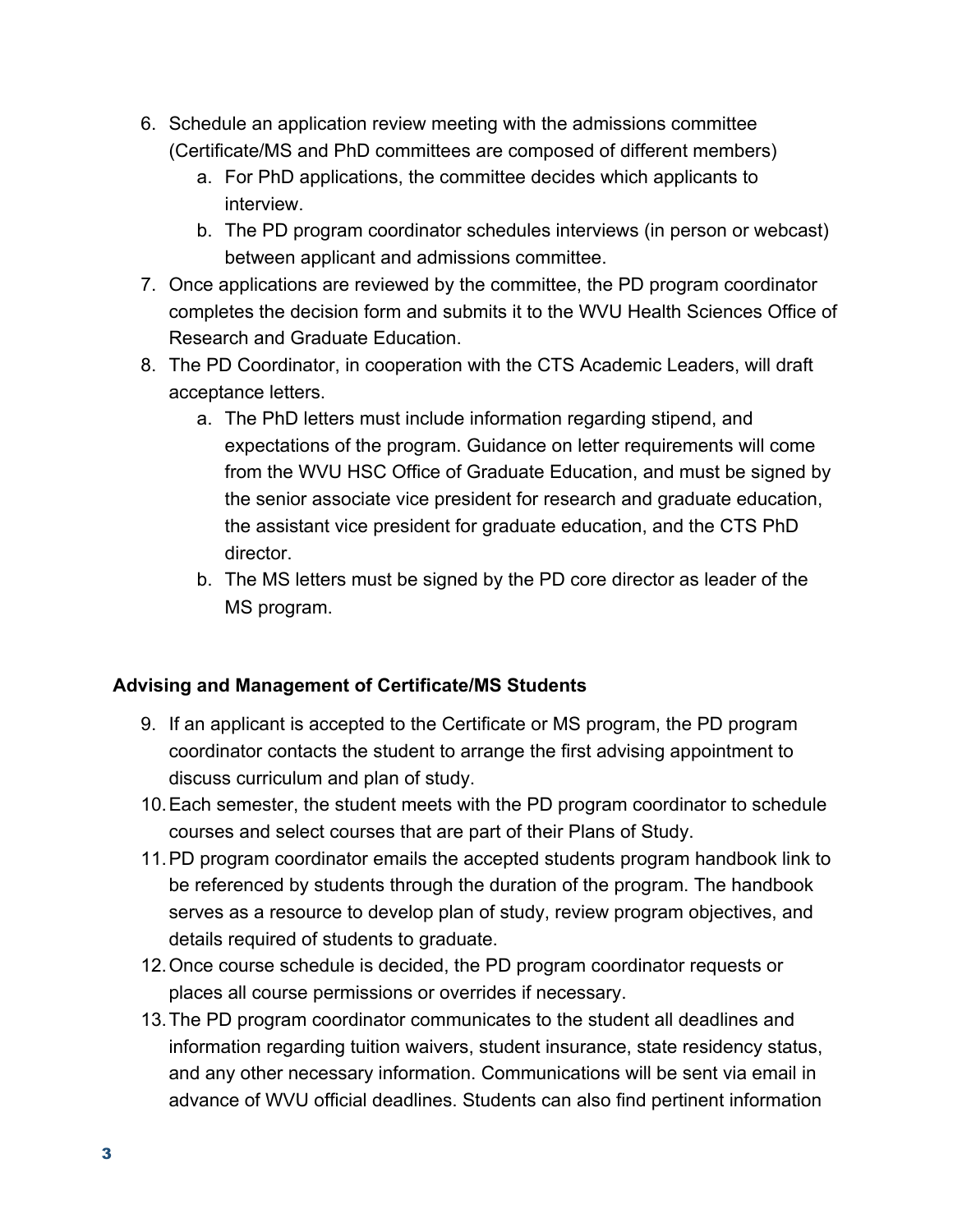on the WVU HSC Graduate Education website.

http://www.hsc.wvu.edu/resoff/graduate-education/policies-and-forms/

- 14.The PD program coordinator discusses with the student all forms that are required to complete the program. All required forms are discussed in the CTS handbook: this handbook is updated regularly and can be found on the WVCTSI website. Once completed with appropriate signatures, the PD program coordinator submits the forms to the WVU Health Sciences Office of Research and Graduate Education.
- 15.The PD program coordinator schedules one on one meetings for students as needed and a mandatory group meeting, each semester with the PD Core Chair.
- 16.PD program coordinator encourages students to become a WVCTSI member.

#### **PhD Program Coordination**

- 1. In addition to application management, the PD program coordinator works with the WVU Health Sciences Office of Research and Graduate Education to schedule rooms for CTS courses and to add new sections to courses for CTS students.
- 2. Once a course schedule is determined, the PD program coordinator requests or places all course permissions or overrides as needed.
- 3. Throughout the semester, the program coordinator schedules meetings, sends emails, coordinate events, and sends announcements etc. that are requested by the leadership of the CTS PhD program.

#### **Metrics Management**

- 1. Each quarter, the PD program coordinator requests via iLab, the following information from the students in the CTS education programs for the WVCTSI Quarterly report:
	- a. Number of peer reviewed publications citing the WVCTSI grant
	- b. Number of abstracts accepted for presentation at professional conferences citing the WVCTSI grant
	- c. Number of proposals submitted for external funding that utilized WVCTSI resources
	- d. Number of proposals for external funding awarded
- 2. The PD program coordinator maintains a spreadsheet of all CTS students with the following information (Located on WVCTSI public drive):
	- a. Date of enrollment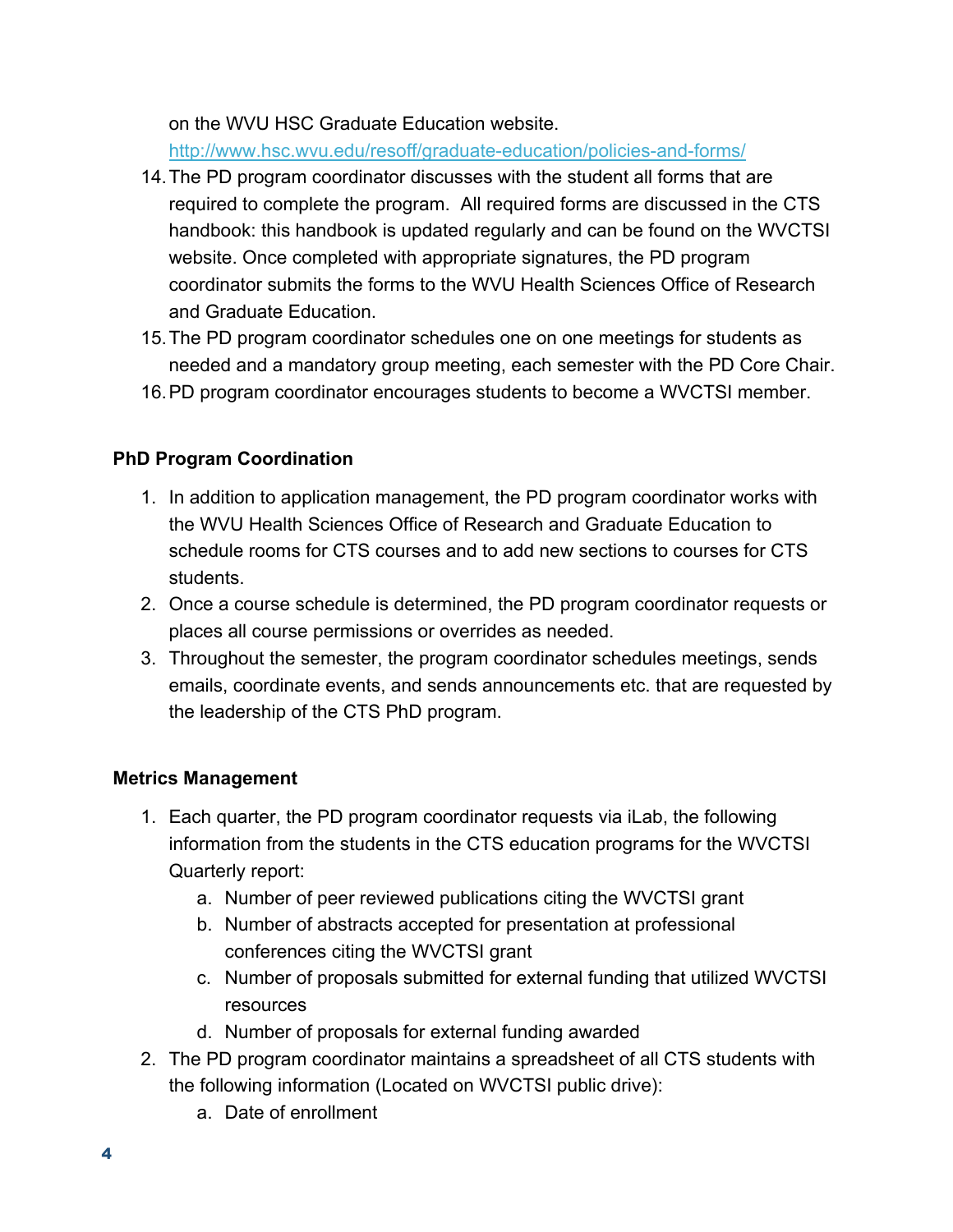- b. Graduation date
- c. Research topic
- d. Mentors/Research Committee
- e. Title
- f. Position at time of enrollment
- g. Post-graduation information

### Roles and Responsibilities

It is the role of the PD program coordinator to ensure that the students enrolled in the CTS academic education programs receive information related to trainings, workshops, and events that promote clinical and translational research studies. The PD program coordinator shall work with the manager of investigator development and the director of the Professional Development Core to ensure that programmatic goals are met. The PD program coordinator shall also work closely with the Office of Research and Graduate Education at WVU Health Sciences to comply with all deadlines and policies.

## References and Authority

- Policies and Forms: http://www.hsc.wvu.edu/resoff/graduate-education/policiesand-forms/
- Course Catalog: http://catalog.wvu.edu/graduate/schoolofmedicine/ms20in20cts/
- PhD in CTS Student Handbook: http://wvctsi.org/media/6189/cts-phdhandbook\_final-august-2016.pdf

## Revision History

| <b>Revision</b>                                                                                                     | <b>Date</b> |
|---------------------------------------------------------------------------------------------------------------------|-------------|
| This procedure was revised to reflect the accurate staff titles and<br>implementation and usage of the iLab system. | March 2018  |